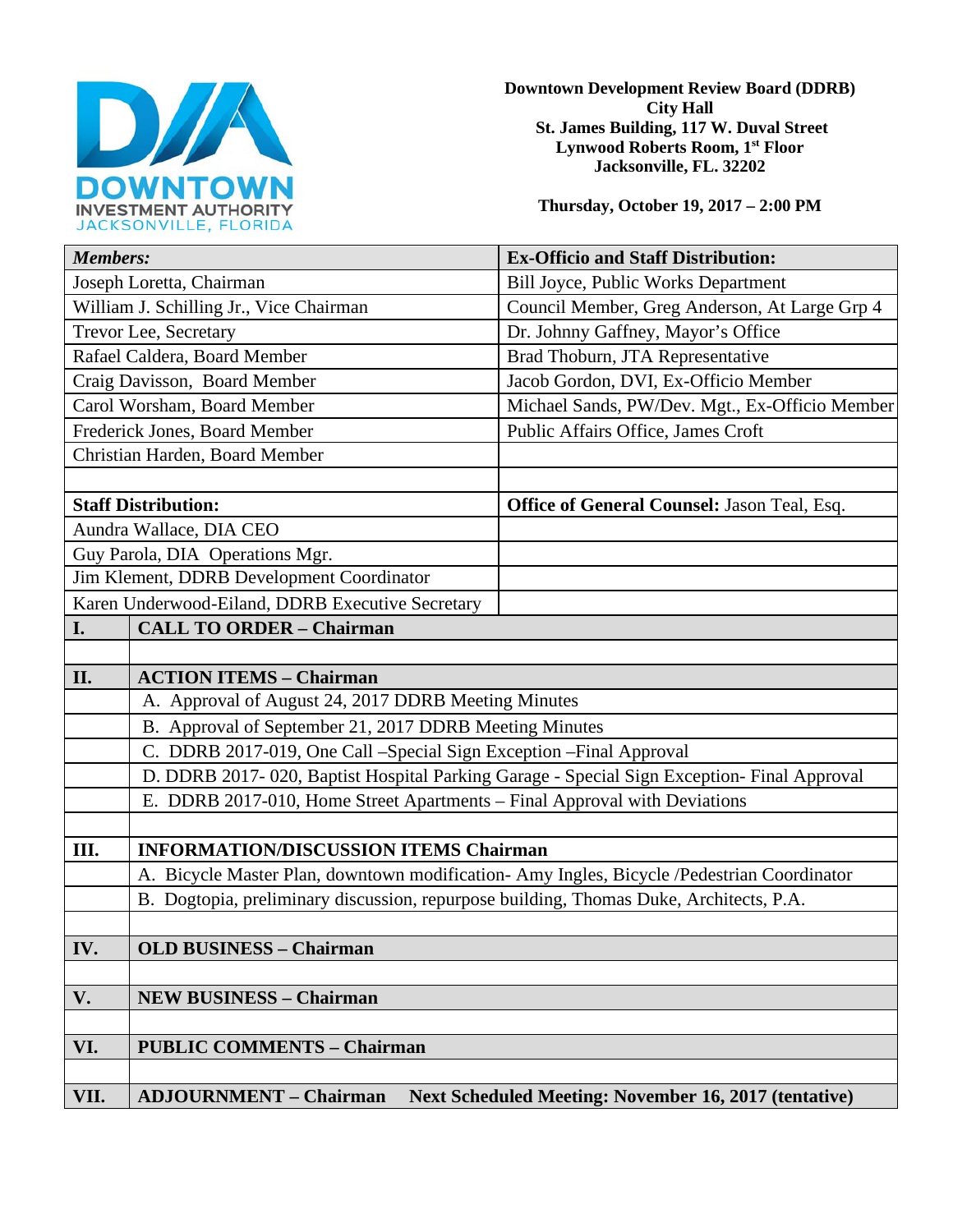

**Downtown Development Review Board (DDRB) City Hall at St. James, Building 117 W. Duval Street Lynwood Roberts Room, 1st Floor**

*Thursday, October 19 2017 - 2:00 p.m.*

# *MEETING* **MINUTES**

**Board Members Present:** J. Loretta, Chair; B. Schilling, Vice Chair; R. Caldera; C. Davisson; C. Harden; F. Jones, and C. Worsham

**Board Members Not Present:** T. Lee

**DIA Staff Present:** Jim Klement, Development Redevelopment Coordinator and Karen Underwood-Eiland, Executive Assistant

**Representing Office of the Mayor:** Dr. Johnny Gaffney

**Representing Office of City Council:** Council Member Greg Anderson

**Representing Office of General Counsel:** Jason Teal

# **I. CALL TO ORDER**

#### **Meeting Convened: 2:00 p.m.**

Chairman Loretta called the meeting to order at 2:00 p.m. and the members identified themselves for the record.

Chairman Loretta moved to the Information /Discussion Items until a quorum was defined.

# **Information Discussion – B. Dogtopia, preliminary discussion, repurpose building, - Thomas Duke, Architects**

Jim Klement gave a brief summary and brought forth Thomas Duke.

Jason Teal advised the Board that this item is for discussion only and to be cautious of expressing support or opposition.

Thomas Duke provided a presentation of the Conceptual Elevation for DogTopia located at 1075 Hendricks Avenue. The building has been vacant for some time and is in the process of being refurbished.

Board Members Schilling, Harden and Jones entered the proceedings.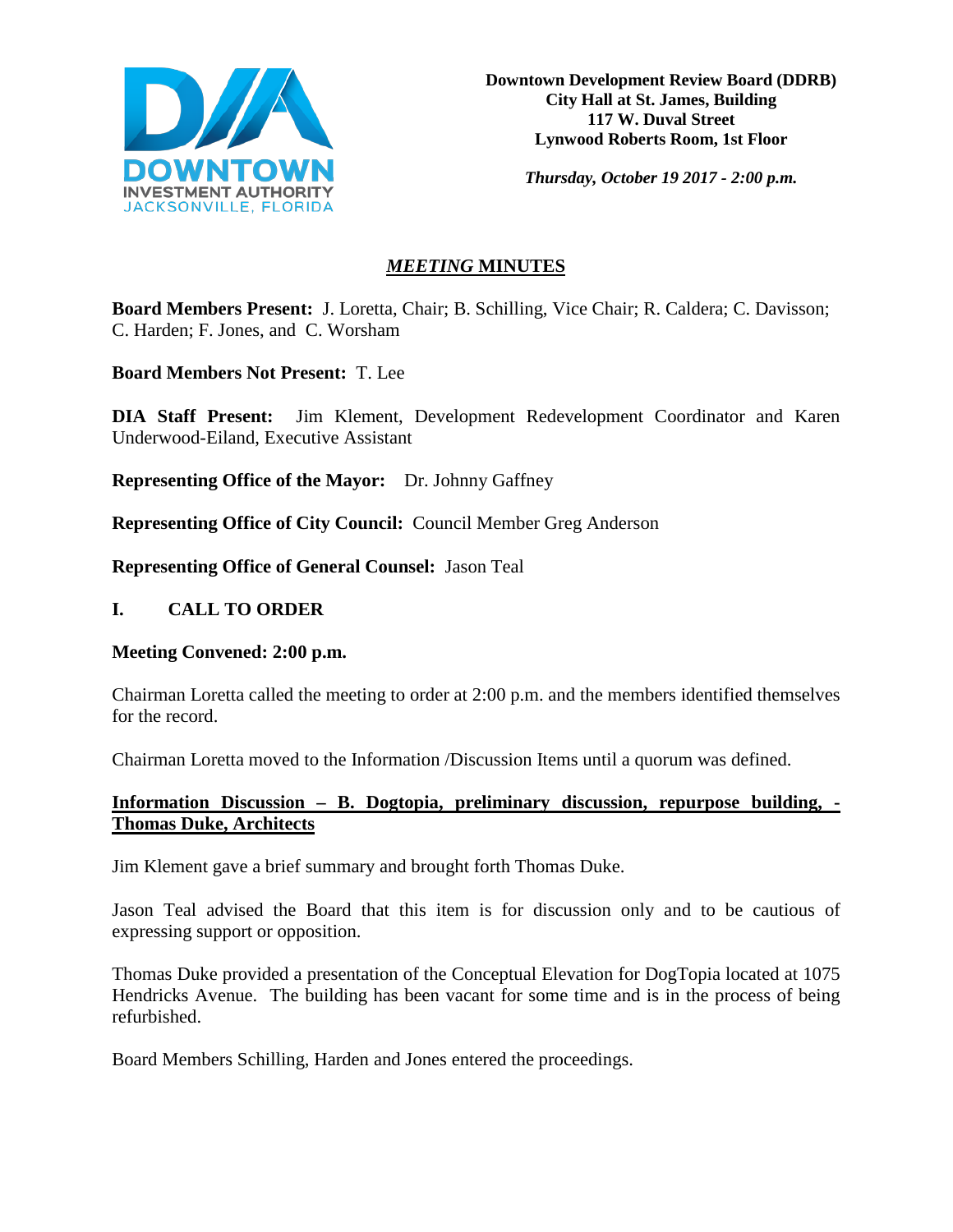Downtown Development Review Board (DDRB) – Regular Meeting Thursday, October 19, 2017 Page 2 of 6

Addie Kasraeian, Owner was present to answer any questions. She and her spouse are starting the project which is very similar to a daycare.

The Board Members made comments below:

- Traffic flow concern
- Number of employees
- Parking towards daycare
- Suggested other materials other than vinyl fencing for an urban setting
- Exterior space
- Tremendous update to present building
- Drop off capacity
- Gravel would be considered impervious.

# **Information Discussion – A. Bicycle Master Plan, downtown modification – Amy Ingles, Bicycle/Pedestrian Coordinator**

Amy Ingles provided a presentation regarding Downtown bicycle connection.

The Board Members made the following comments:

- Two-way cycle track
- Concrete separator
- Revisit cross section
- Parking lanes
- Accessibility for FSCJ Students on Laura Street will benefit the campus.
- Riverwalk connectivity improvements
- Project has to be engineered

Chairman Loretta asked anyone wishing to speak on a particular project to complete a public speaker card and provide them to Karen. He also reminded Board Members to disclose any exparte communication with any of the applicants presenting projects today or conflicts of interest prior to the item being addressed by the Board.

# **II. ACTION ITEMS**

# **A. APPROVAL OF THE AUGUST 24, 2017 DDRB MEETING MINUTES**

# **A MOTION WAS MADE BY BOARD MEMBER JONES AND SECONDED BY BOARD MEMBER WORSHAM APPROVING THE AUGUST 27, 2017 DDRB MINUTES.**

# **THE MOTION PASSED UNANIMOUSLY 7-0-0 B. APPROVAL OF THE SEPTEMBER 21, 2017 DDRB MEETING MINUTES**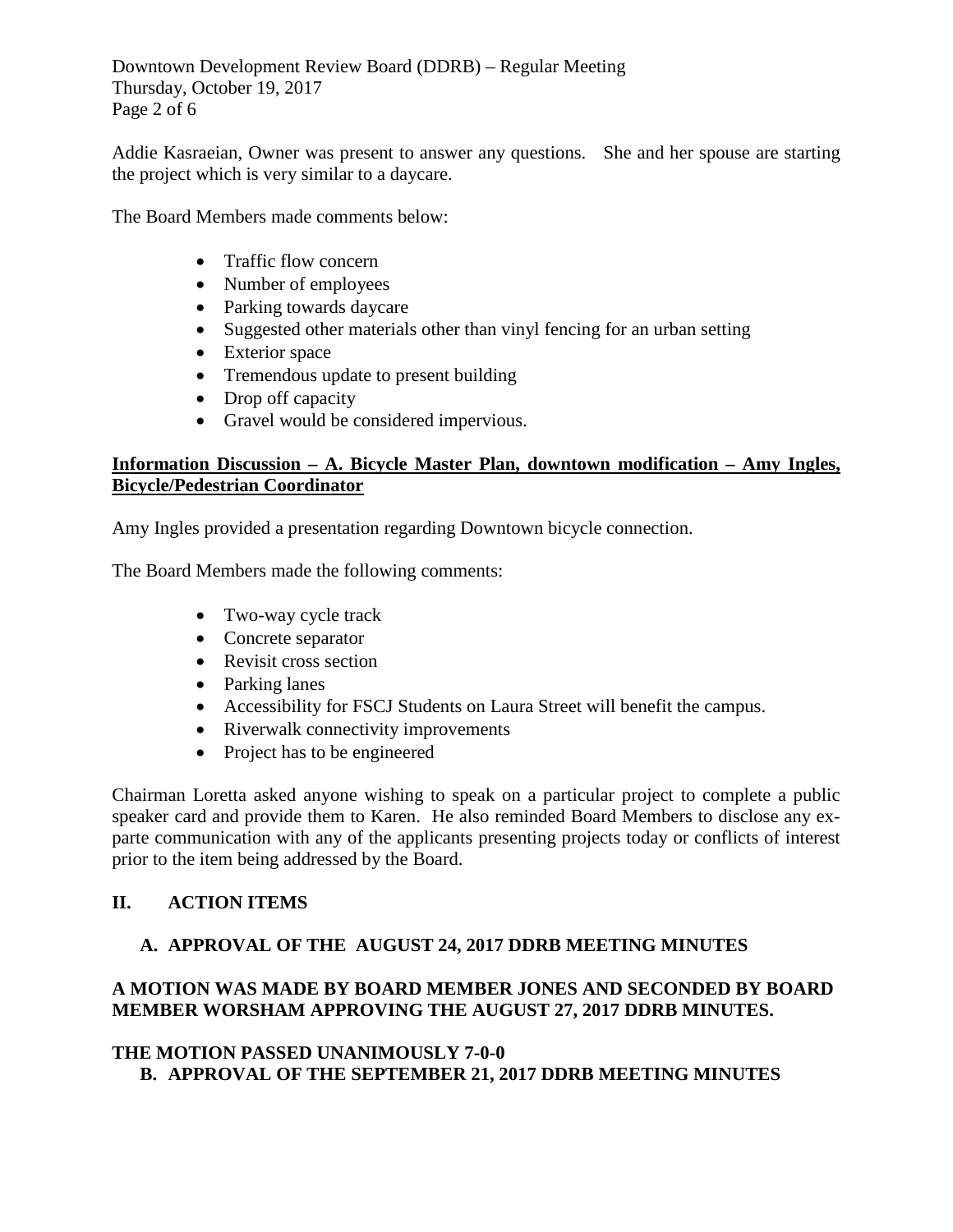Downtown Development Review Board (DDRB) – Regular Meeting Thursday, October 19, 2017 Page 3 of 6

# **A MOTION WAS MADE BY BOARD MEMBER WORSHAM AND SECONDED BY BOARD MEMBER JONES APPROVING THE SEPTEMBER 21, 2017 DDRB MINUTES.**

# **THE MOTION PASSED UNANIMOUSLY 7-0-0.**

# **C. DDRB 2017-019, ONE CALL – SPECIAL SIGN EXCEPTION - FINAL APPROVAL**

Jim Klement provided a brief report. DDRB APPLICATION 2017-019 One Call Care Management is requesting final approval for a special sign exception to allow an increase in the sign square footage for the East and West elevations so as to replace the existing AETNA letter on the Building.

Pamela Ricard, Vice President Brown Enterprises; provided a presentation. Dennis Sheehan, One Call spoke briefly about the project.

One Board Member inquired about the signage and guidelines.

Chairman Loretta asked staff about the allowable size criteria. Jim Klement responded the code was 400 square feet and up to the architectural determination for larger buildings.

Chairman Loretta stated that maybe in the future the Board can request the applicant to provide an actual elevation of the building with dimensions of the size of the building.

Jason Teal reported one condition to be capped in terms of sizes no larger than 1,341.42 square feet.

## **A MOTION WAS MADE BY BOARD MEMBER CALDERA AND SECONDED BY BOARD MEMBER SCHILLING APPROVING DDRB 2017-019, ONE CALL SPECIAL SIGN EXCEPTION WITH THE FOLLOWING CONDTION:**

**A) The two signs, one on the East elevation and one on the West elevation, will not exceed 1,341.42 square feet each, as presented October 19, 2017.**

#### **THE MOTION PASSED 6-1(Davisson opposed)-0.**

# **D. DDRB 2017-020, BAPTIST HOSPITAL PARKING GARAGE SPECIAL SIGN EXCEPTION – FINAL APPROVAL**

Jim Klement provided a summary. DDRB Application 2017-018 is requesting final approval for a special Sign Exception allowing an increase in the Parking Garage identification signs and exterior wayfinding/directional signs for the Baptist Hospital parking Garage Building and adjacent hospital campus.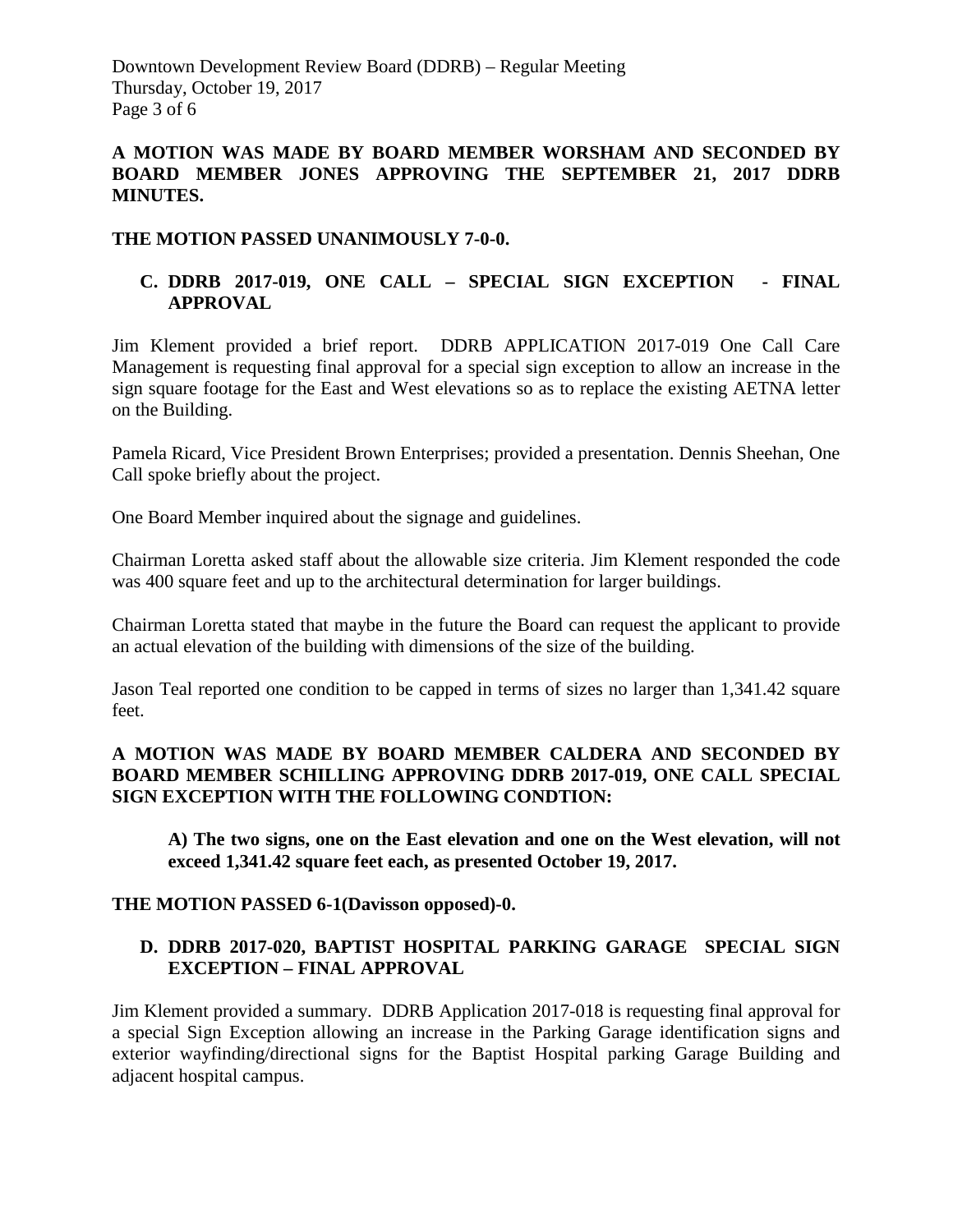Downtown Development Review Board (DDRB) – Regular Meeting Thursday, October 19, 2017 Page 4 of 6

Clyde Ted Moore III, Designers Consultant, Freeman White provided a presentation.

Board Member Schilling recused from voting on the project.

Chairman Loretta opened public hearing and closed public hearing.

The Board made the following comments regarding the monumental signs.

**A MOTION WAS MADE BY BOARD MEMBER WORSHAM AND SECONDED BY BOARD MEMBER JONES FOR THE APPROVAL OF DDRB 2017-020 BAPTIST MEDICAL CENTER, LOT A PARKING GARAGE SPECIAL SIGN EXCEPTION, WITH THE FOLLOWING CONDITIONS:** 

**A. The signs will follow the application submittal of October 19, 2017 as presented by Baptist Hospital and includes:**

**1) Two identical internally illuminated Channel lettersets, upper South and East elevations** 

 **225.95 square feet each**

- **2) Wall mounted illuminated garage identification coin sign 30.25 square feet**
- **3) Reface existing internally illuminated flag mounted directional and primary monolith/monument signage and relocate per site plan exhibit which includes 5 new directional new signs.**

**THE MOTION PASSED 5-1(Davisson opposed) - 1 (Schilling) recused.** 

# **E. DDRB 2017-010, HOME STREET APARTMENTS – FINAL APPROVAL WITH DEVIATIONS.**

Jim Klement reviewed the project for DDRB Application 2017-010. The applicant is seeking Final approval with deviations for the proposed multi-family project located in the South Bank of the Downtown Overlay.

Chairman Loretta recused himself from voting on the project.

Mike Koppenhafer, Fisher/Koppenhafer Architecture, AIA provided a presentation.

Chairman Loretta opened the floor for public hearings and closed public hearing.

Board Member Caldera addressed concerns regarding the façade treatments on the wall.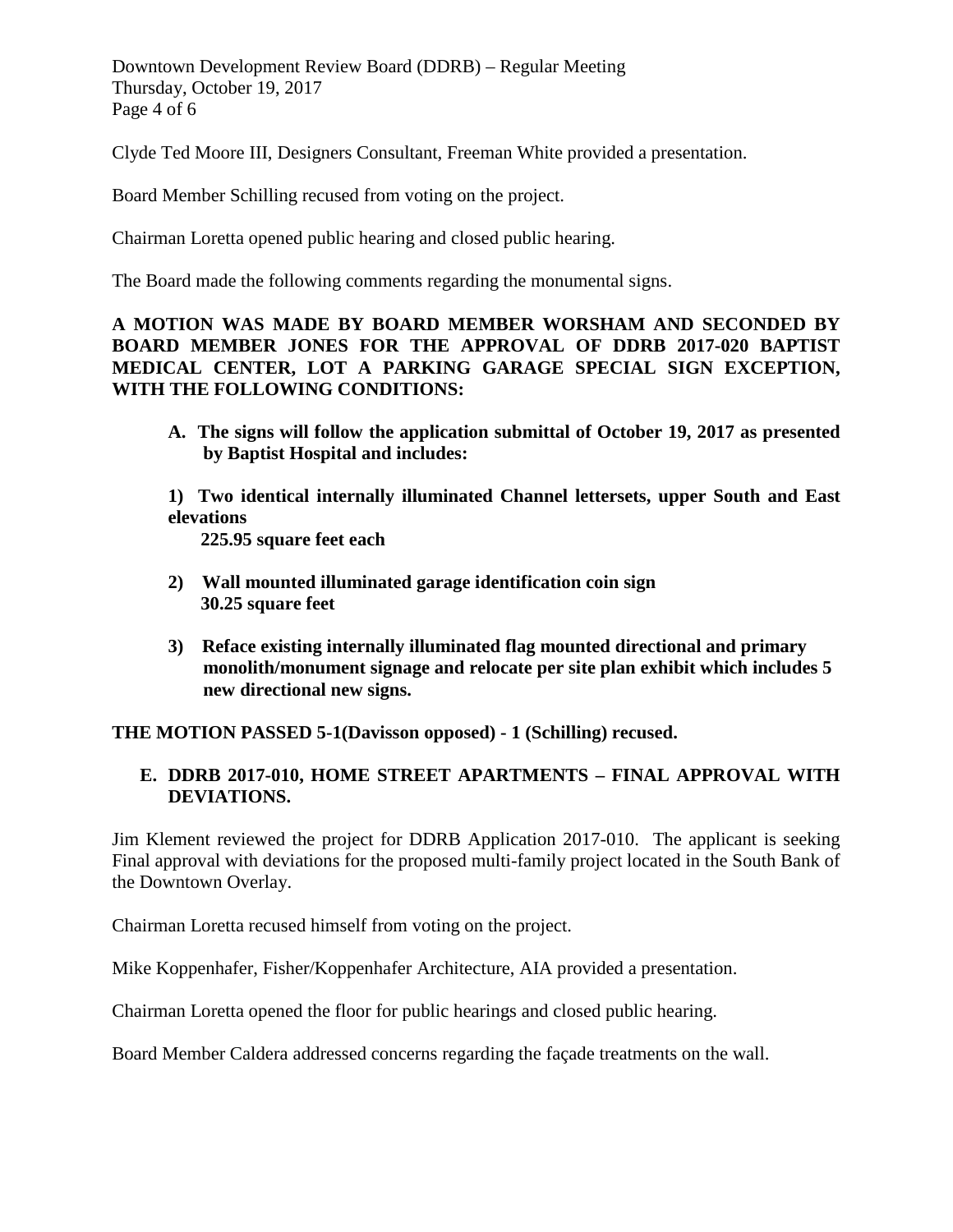Downtown Development Review Board (DDRB) – Regular Meeting Thursday, October 19, 2017 Page 5 of 6

Board Member Harden inquired about a different design for their modern lighting fixtures standards to match Hendricks Avenue. Mr. Koppenhafer stated that they would be happy to match the Hendricks Avenue lighting style.

Jim Klement stated that the applicant submitted a traffic study and it has been approved.

**A MOTION WAS MADE BY BOARD MEMBER CALDERA AND SECONDED BY BOARD MEMBER SCHILLING FOR APPROVAL OF A DEVIATION TO Sec.656.361.16.- Off-Street Parking Overlay to allow a reduction to the parking requirement with the development providing 221 spaces.**

**THE MOTION PASSED 6-0-1(Loretta recused)**

**A MOTION WAS MADE BY BOARD MEMBER WORSHAM AND SECONDED BY BOARD MEMBER CALDERA FOR APPROVAL OF A deviation to Sec.656.361.20.- Streetscape Design Standards to allow an alternative design for the streetscape design on Homes and Louisa Streets and Kipp Avenue**.

**THE MOTION PASSED 6-0-1 (Loretta recused)** 

**A MOTION WAS MADE BY BOARD MEMBER CALDERA AND SECONDED BY BOARD MEMBER HARDEN FOR FINAL APPROVAL OF DDRB 2017-010 PROVIDING ONE CONDITION TO ALLOW FOR FLEXIBILITY FOR THE LIGHT FIXTURES WITHIN THE PUBLIC RIGHT-OF-WAY TO MATCH HENDRICKS AVENUE OR TO MATCH THE CURRENTLY SHOWN HISTORIC FIXTURE**

# **THE MOTION PASSED 6-0-1 (Loretta recused)**

# **III. INFORMATION/DISCUSSION ITEMS**

Chairman Loretta inquired about his appointment with the DDRB.

Mr. Gaffney stated that he will provide the Mayor's Vision and priorities to the Board Members.

Board Member Caldera inquired about two-way traffic on Hogan Street.

Board Member Harden inquired about the Riverplace Road Diet. He requested DDRB invite Mr. Pappas to our meetings to discuss status of project.

# **IV. OLD BUSINESS NONE**

**V. NEW BUSINESS NONE**